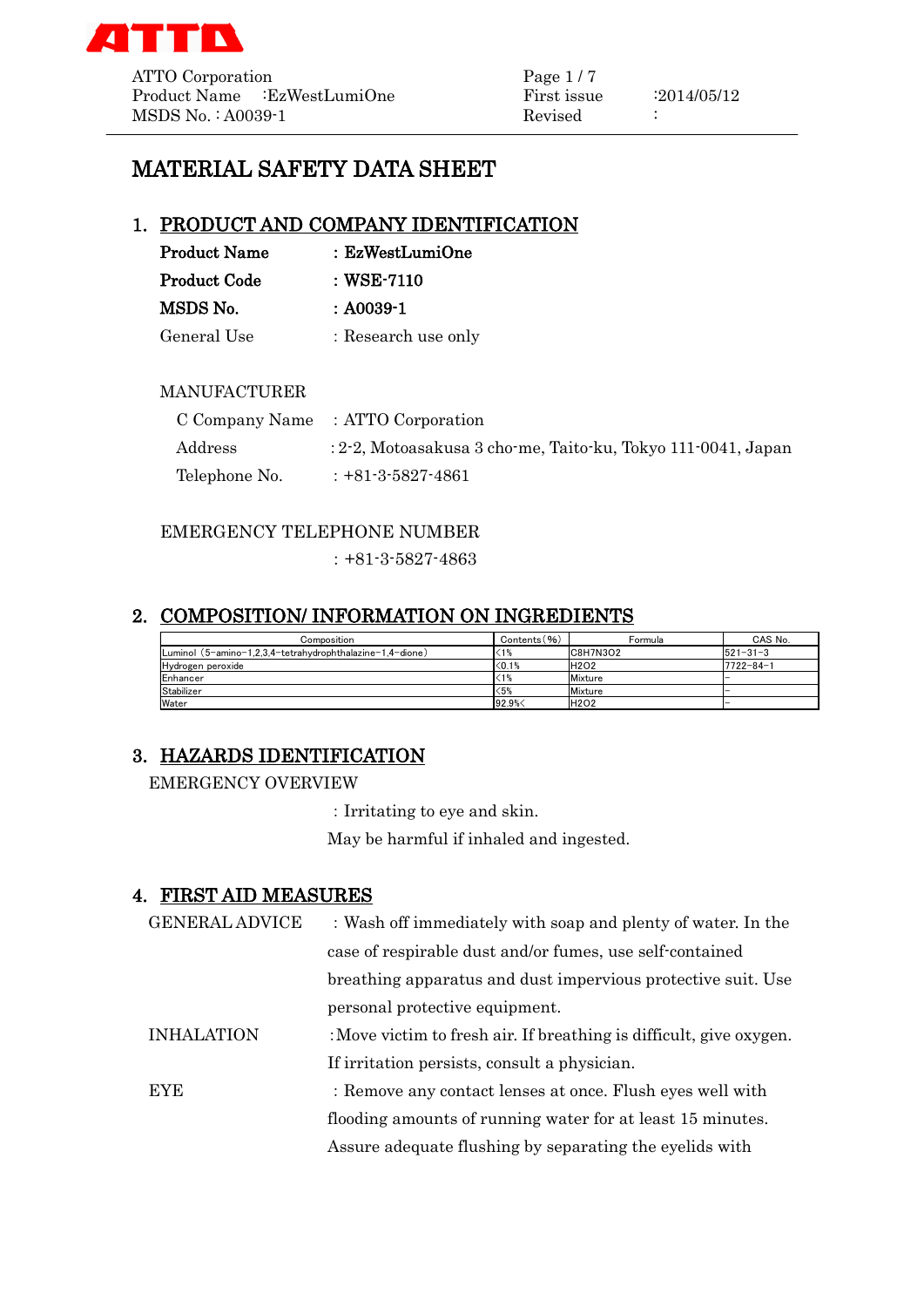

ATTO Corporation Page 2/7 Product Name :EzWestLumiOne First issue :2014/05/12 MSDS No. : A0039-1 Revised :

|                  | sterile fingers. If irritation persists, consult a physician. |
|------------------|---------------------------------------------------------------|
| <b>SKIN</b>      | : Remove contaminated clothing. Wash thoroughly with soap     |
|                  | and water. If irritation persists, consult a physician.       |
| <b>INGESTION</b> | : Rinse mouth, give plenty of water to dilute the substance.  |
|                  | Never give anything by mouth to an unconscious person.        |
|                  | Consult a physician.                                          |

### 5. FIRE FIGHTING MEASURES

FLAMMABLE PROPERTIES

:Not flammable

EXTINGUISHING MEDIA

:Carbon dioxide, dry chemical, foam water.

#### FIRE FIGHTING INSTRUCTIONS

:Self-contained breathing apparatus required. Firefighters should wear the usual protective gear.

#### 6. ACCIDENTAL RELEASE MEASURES

#### PERSONAL PRECAUTIONS

:Remove ignition sources and ventilate the area. In case of insufficient ventilation, wear suitable respiratory equipment. Avoid raising dust and avoid contact with skin and eyes.

#### ENVIRONMENTAL PRECAUTIONS

:Prevent spills from entering sewers, watercourses or low areas.

METHODS FOR CLEANING UP

:Do not touch spilled material without suitable protection (See section 8). After materials completely picked up, wash the spill site with soap and water and ventilate the area. Put all wastes in a plastic bag for disposal and seal it tightly. Remove clean, or dispose of contaminated clothing.

#### 7. HANDLING AND STORAGE

HANDLIN :Protect against physical damage. Avoid breathing dust. Wash thoroughly after handling. Keep out of reach of children.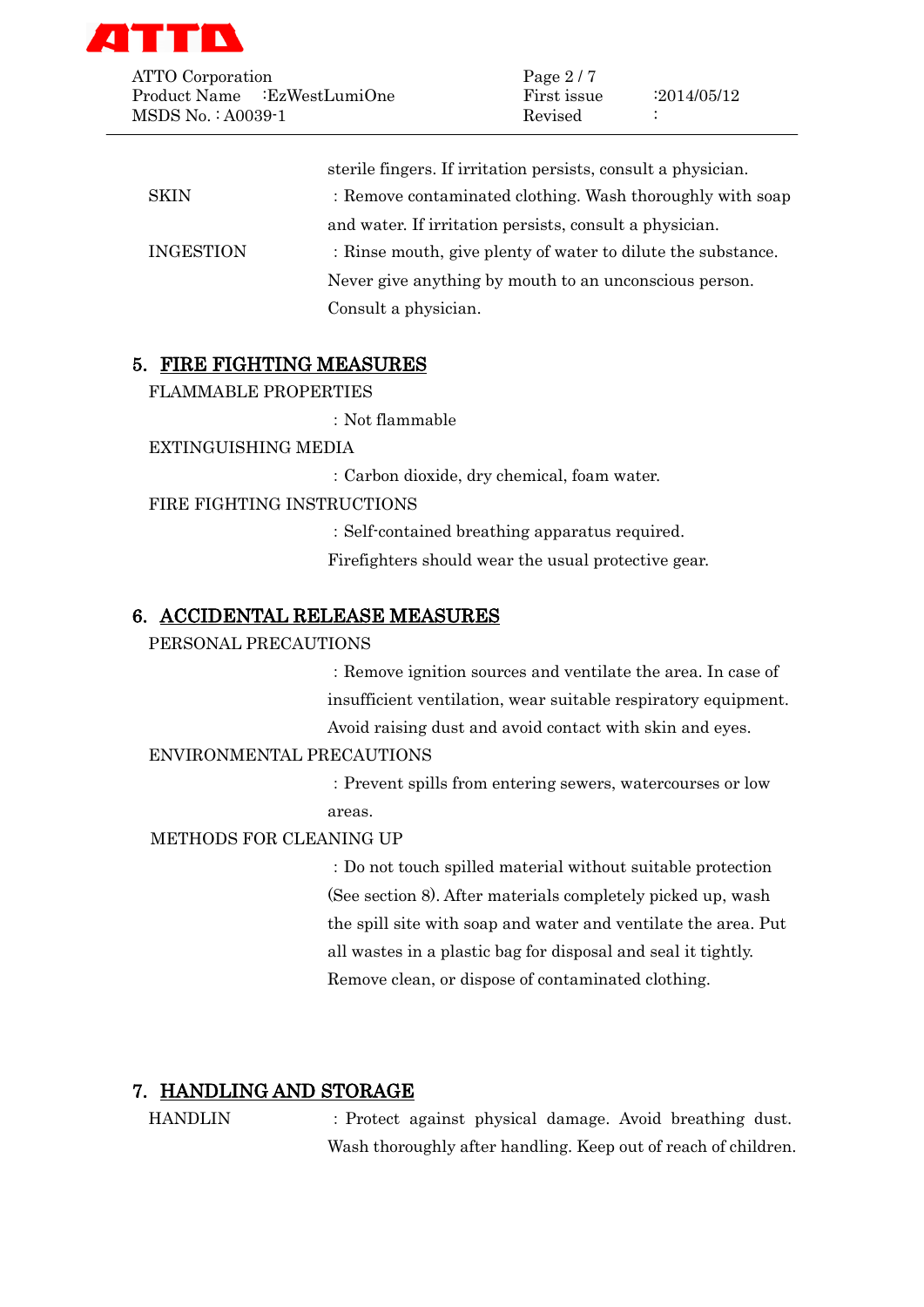

ATTO Corporation Page 3/7 Product Name :EzWestLumiOne First issue :2014/05/12 MSDS No. : A0039-1 Revised :

Avoid contact with skin, eyes and clothing.

STORAGE : Store at Room Temperature. Store away from oxidizers.

### 8. EXPOSURE CONTROLS / PERSONAL PROTECTION

### ENGINEERING MEASURES

:Use exhaust ventilation to keep airborne concentrations below exposure limits.

Use only with adequate ventilation.

VENTILATION : Local Exhaust ; Necessary,

Mechanical (General); Recommended

#### PERSONAL PROTECTION;

#### Respiratory protection

:Use a NIOSH/MSHA or European Standard EN149

approved respirator if the vapor concentrations exceed regulatory guidelines.

- Hand protection : Chemical resistant gloves
- Eye protection : Safety glasses (Chemical goggles)
- Skin protection : Protective clothing

#### CONTROL PARAMETER

OSHA Final Limits: None established

 $ACGIH TLY(s)$  : None established

### 9. PHYSICAL AND CHEMICAL PROPERTIES

| Appearance                       | : liquid (light-yellow, clear) |
|----------------------------------|--------------------------------|
| Odor                             | : Odorless                     |
| pН                               | : 9.0                          |
| Boiling Point / Boiling Range    |                                |
|                                  | : Not available                |
| Melting Point / Melting Range    |                                |
|                                  | : Not available                |
| Decomposition Temperature        |                                |
|                                  | : Not available                |
| Flash Point                      | : Not available                |
| <b>Auto Ignition Temperature</b> |                                |
|                                  | : Not available                |
| Flammability                     | : Not flammable                |
|                                  |                                |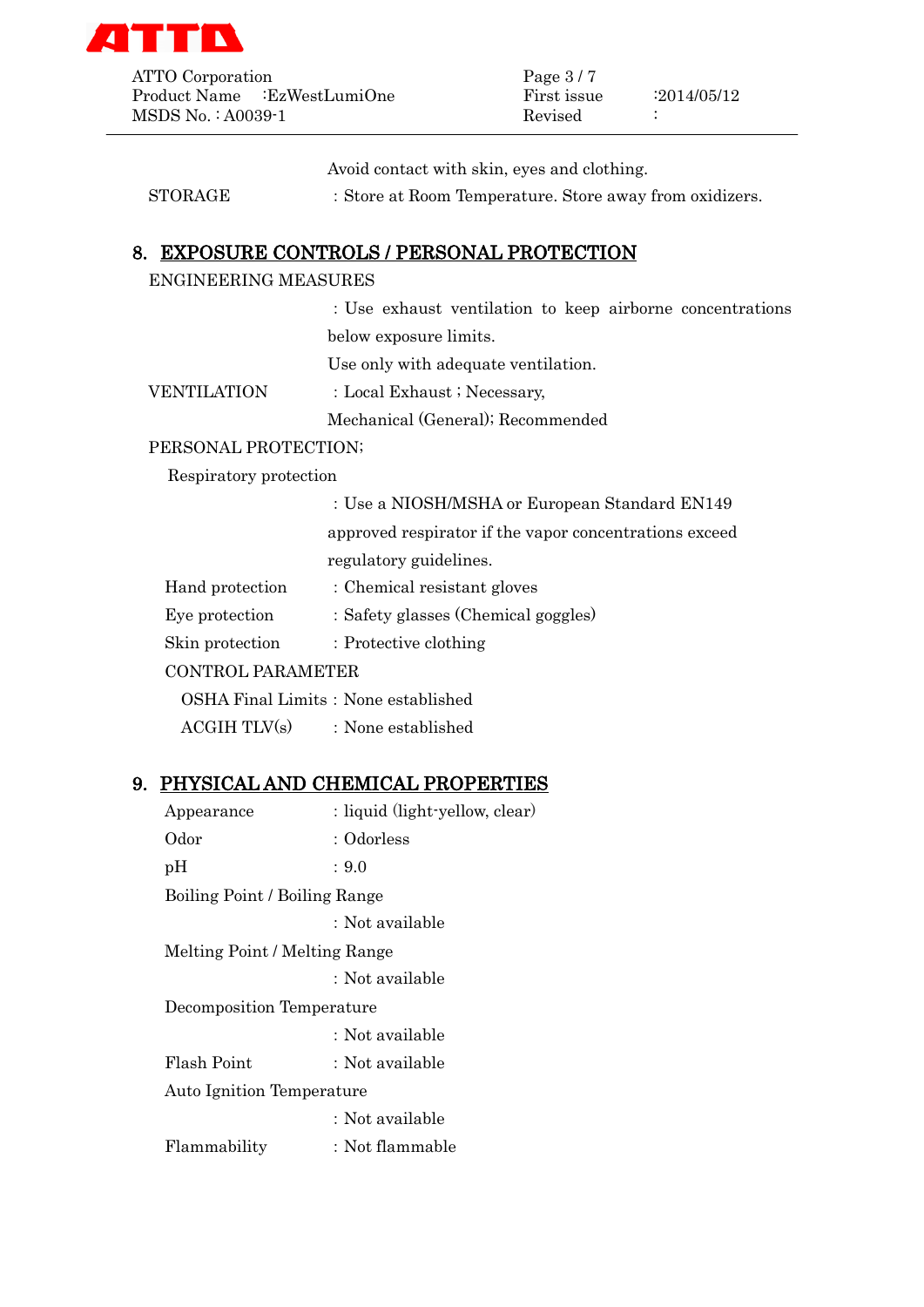

ATTO Corporation Page 4 / 7<br>Product Name EzWestLumiOne First issue Product Name :EzWestLumiOne First issue :2014/05/12 MSDS No.: A0039-1 Revised :

| <b>Explosive Properties</b>             | : Not available |
|-----------------------------------------|-----------------|
| <b>Oxidizing Properties</b>             | : Not available |
| Vapor Pressure                          | : Not available |
| Relative Density                        | : Not available |
| Solubility                              | : Not available |
| Partition Coefficient(n-octanol /water) |                 |
|                                         | : Not available |
| Viscosity                               | : Not available |
| Vapor Density                           | : Not available |
| <b>Evaporation Rate</b>                 | : Not available |

# 10.STABILITY AND REACTIVITY

|                           | : Sunlight, heat, moisture                   |
|---------------------------|----------------------------------------------|
| <b>STABILITY</b>          | : Stable for two years at cold storage       |
| <b>MATERIALS TO AVOID</b> |                                              |
|                           | : Oxidizers, alkalis, Strong Acids           |
|                           | HAZARDOUS REACTIONS / DECOMPOSITION PRODUCTS |
|                           | : Carbon monoxide, Nitrogen oxide,           |

## 11.TOXICOLOGICAL INFORMATION

| <b>Acute Toxicity</b>             | : Not available                         |
|-----------------------------------|-----------------------------------------|
| Eye Irritation                    | : Not available                         |
| Skin Irritation                   | : Not available                         |
| Sensitization                     | : Not available                         |
| Repeated Dose Toxicity            |                                         |
|                                   | : Not available                         |
| Chronic Toxicity                  | : Not available                         |
| Mutagenicity                      | : Not available                         |
| Carcinogenicity                   | : Not available                         |
|                                   | Reproductive and Developmental Toxicity |
|                                   | : Not available                         |
| <b>12. ECOLOGICAL INFORMATION</b> |                                         |
| <b>ECOTOXICITY</b>                | : Not available                         |
| MOBILITY                          | : Not available                         |

PERSISTANCE AND BIODEGRADABILITY